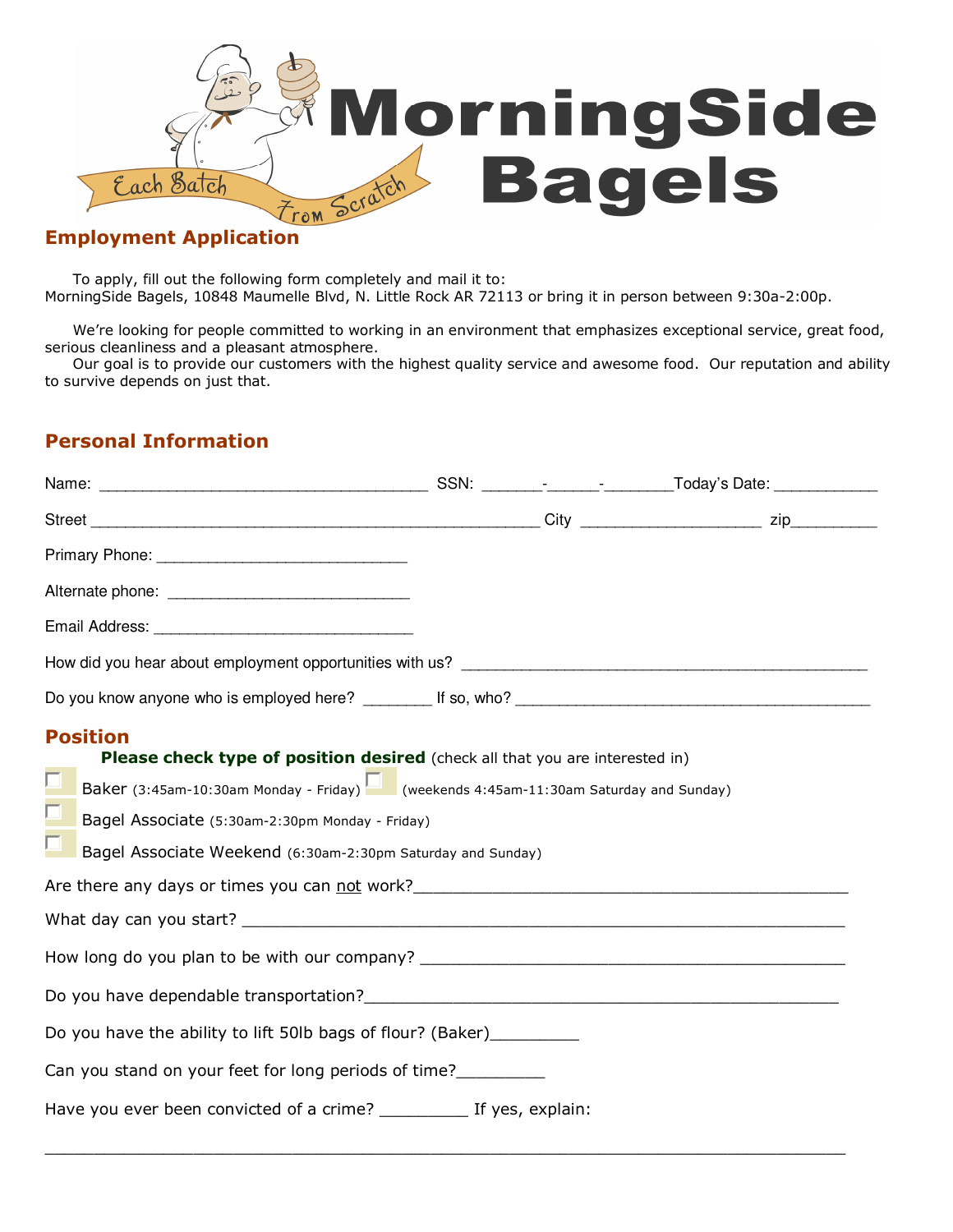## **Employment History** Please list your last 3 employers (most recent first)

| <b>Employer 1</b>                     |                                        | Dates employed: from___________ to___________ |                               |
|---------------------------------------|----------------------------------------|-----------------------------------------------|-------------------------------|
|                                       |                                        |                                               | Telephone: __________________ |
|                                       |                                        |                                               |                               |
|                                       |                                        |                                               |                               |
| Starting salary: __________________   | Ending salary: _____________________   |                                               |                               |
|                                       |                                        |                                               |                               |
|                                       |                                        |                                               |                               |
| <b>Employer 2</b>                     |                                        | Dates employed: from__________ to___________  |                               |
|                                       |                                        |                                               | Telephone: __________________ |
|                                       |                                        |                                               |                               |
|                                       |                                        |                                               |                               |
| Starting salary: ____________________ | Ending salary: _______________________ |                                               |                               |
|                                       |                                        |                                               |                               |
|                                       |                                        |                                               |                               |
| <b>Employer 3</b>                     |                                        | Dates employed: from__________ to___________  |                               |
|                                       |                                        |                                               | Telephone: __________________ |
|                                       |                                        |                                               |                               |
|                                       |                                        |                                               |                               |
| Starting salary: ____________________ |                                        |                                               |                               |
|                                       |                                        |                                               |                               |
|                                       |                                        |                                               |                               |

## **Education and Training**

| <b>High School</b><br>Name of School: | Location:                         |
|---------------------------------------|-----------------------------------|
| Dates attended:                       | Did you receive a diploma or GED? |
| Graduation Date:                      | Area of Study:                    |